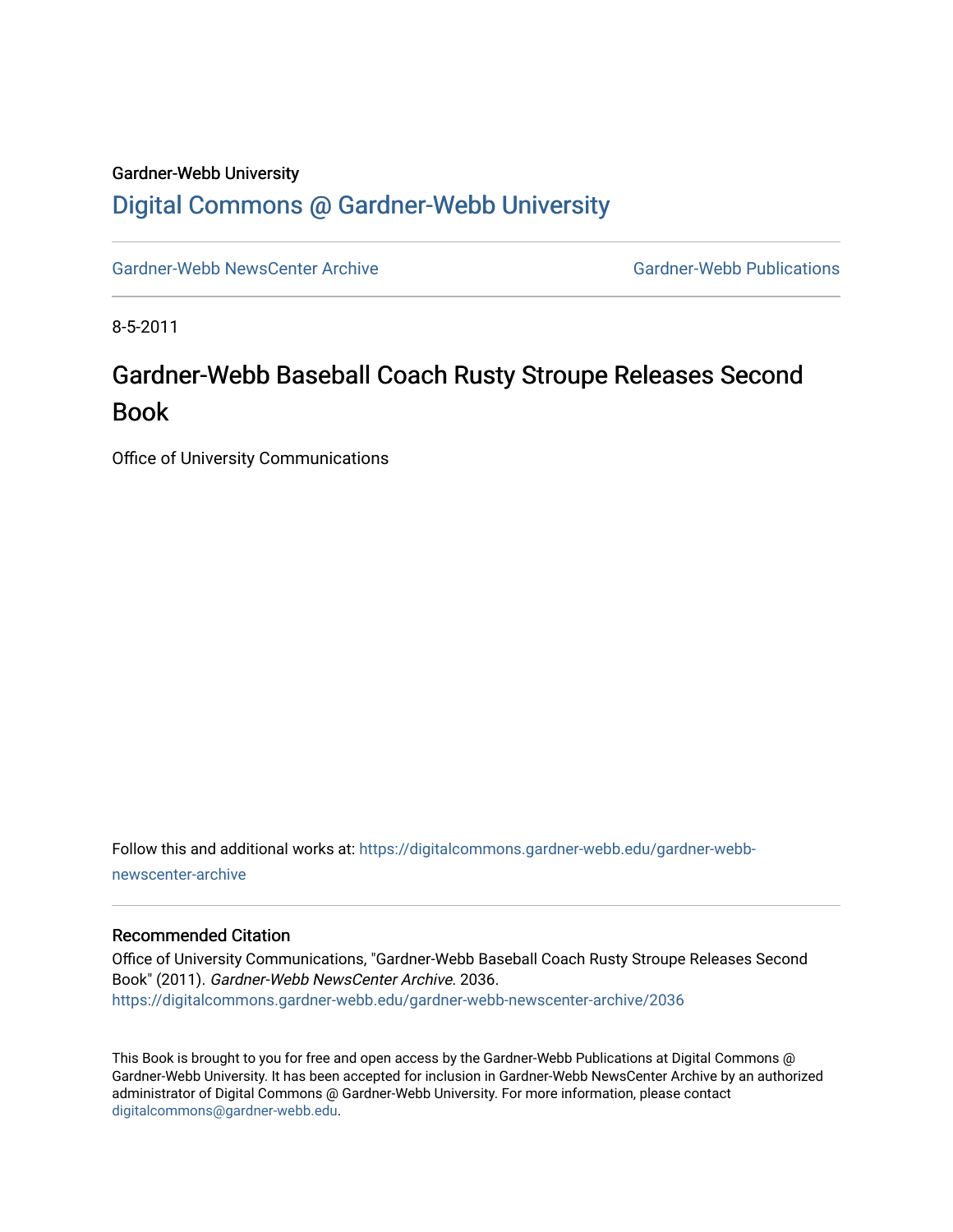## **Gardner-Webb Baseball Coach Rusty Stroupe Releases Second Book**

**webpublish.gardner-webb.edu**[/newscenter/gardner-webb-baseball-coach-rusty-stroupe-releases-second-book/](https://webpublish.gardner-webb.edu/newscenter/gardner-webb-baseball-coach-rusty-stroupe-releases-second-book/)

Office of University Communications **August 5, 2011** Communications **August 5, 2011** 

*Book Explores a Biblical View of Manhood and Male Leadership*

[stroupe 2nd book](http://152.44.63.252/newscenter/?attachment_id=899) BOILING SPRINGS, N.C. – Fresh off a season in which he led the Runnin' Bulldogs baseball team to the Big South Championship game, Gardner-Webb Head Baseball Coach Rusty Stroupe has yet

another reason to celebrate. This week, PublishAmerica will release Stroupe's second book, "Top Ten Ways to Be a Man's Man in God's Eyes."

In its online teaser, PublishAmerica describes Stroupe's book as "an excellent resource for a ten-week men's group bible study, or for individuals whose desire is to grow in their relationships with God while discovering how God wants them to conduct themselves as men. While modern culture has established its own determination of what constitutes a Man's Man, God's definition is radically different. This book explores what it means to be a man's man on God's terms, providing a scriptural framework through which men can grow as fathers, husbands, and leaders in their churches and communities."

Even though he's a baseball coach, Stroupe insists the book is not just another sports book. "Most coaches end up writing books about sports," Stroupe said, "but I felt led to write this book two years ago after speaking to a large group of men about how to become more godly leaders in their churches and communities. There are some sports references in the book, but its main emphasis is how to equip men to be leaders."

This is Stroupe's second book to be published. His first, "Embracing the Chaos: Wit and Wisdom from the Self-Proclaimed Hopeless Amateur" (2005), was a compilation of the first 100 columns he wrote for The Shelby Star newspaper. Until deciding to focus on other projects this summer, Stroupe had written weekly columns for The Star and The Gaston Gazette for the past eight years. He says writing has been a passion since he was nine, when he began his first weekly column for his hometown paper in Cherryville, N.C.

"My column was basically an insight column that alternated between humorous and serious reflection," Stroupe said. He cites famous American humorists Erma Bombeck and Lewis Grizzard as the chief influences on his style. "Neither of them ever wrote a column that didn't make an impact on others, and that has always been a goal of mine, too."

While he still aspires to write the occasional column, Stroupe has shifted his focus to two other book projects. One of those is a children's book that he has already shared with students at several local elementary schools. Because of the success of his first published